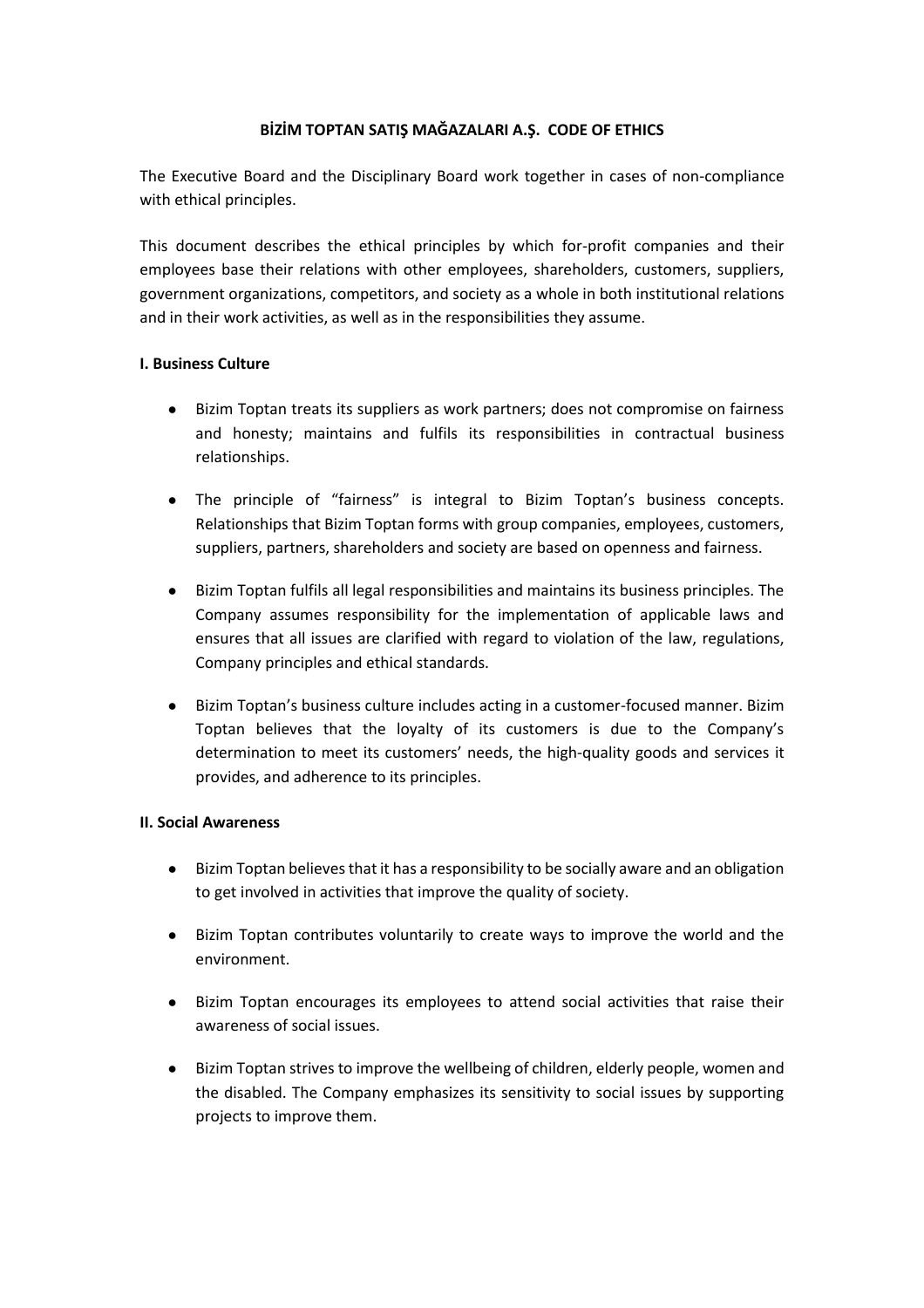## **III. Positive Business Relations, Fairness and Equal Opportunity**

- Bizim Toptan attaches importance to respectful behavior toward its employees/customers/suppliers/partners/shareholders and society. The Company cares about the dignity of all individuals.
- Bizim Toptan maintains its impartiality regarding government agencies and organizations, civil organizations and political parties, without expecting any preferential treatment.
- The managers and employees of Bizim Toptan are required to respect and abide by all laws, statutes, regulations, communiques and other directives of the Republic of Turkey and also Human Rights.
- Bizim Toptan nominates and chooses its representatives, lawyers, mediators and consultants on the basis of their honesty, truthfulness, impartiality, respect for the law and compliance with the Code of Ethics.
- Bizim Toptan avoids relationships, influences and events that may impede or appear to impede making impartial and fair decisions in the course of business.
- Bizim Toptan gives importance to diversity among its employees, demonstrates respect to their personal qualifications and character, and ensures that all its employees adopt and apply these behaviors.
- Bizim Toptan considers its employees' proposals to be an opportunity for the development of the organization and its processes.
- Bizim Toptan clearly informs suppliers of required terms in purchases and evaluates proposals impartially for its benefits and as required by the understanding of business ethics. Bizim Toptan respects equality of opportunities in its relations with the Distributor.

### **IV. Relations with Suppliers and Competitors**

- Bizim Toptan obeys all legislation (the law, statute, regulations, etc.) and provisions by the authorized entities regarding protecting competition.
- Bizim Toptan does not make negative statements against its competitors and their managers by providing their names through the media.
- Bizim Toptan does not communicate or collaborate with competitor firms to boycott its customers or suppliers.
- Bizim Toptan does not communicate or collaborate with competitor firms on issues such as impeding new competitors, fixing product prices and sharing regions/markets/customers.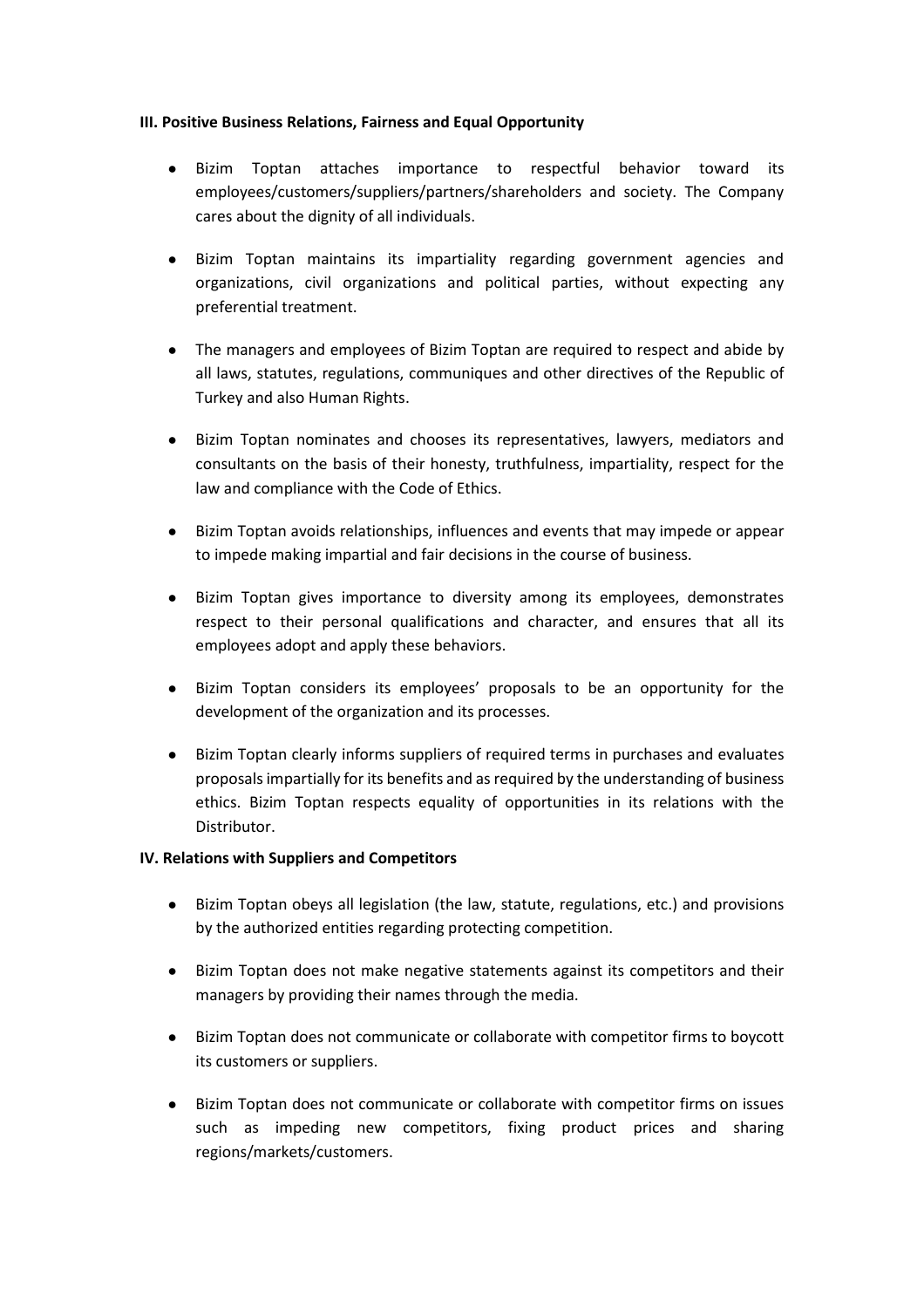- Bizim Toptan never tolerates unethical behavior with respect to access to information about other companies, and prevents its customers from acting in such a manner. However, using public information about companies (web sites, price lists, advertisements, published documents etc.) is not in this context.
- Bizim Toptan does not employ first-order relatives (spouses, siblings, children, parents) of its employees in critical positions at competing firms.

## **V. Customer Satisfaction**

- Bizim Toptan values customer satisfaction and follows customer-oriented business conduct.
- Bizim Toptan avoids unfair or misleading practices in relation to its customers. It evaluates the opinions, demands and complaints of customers and considers this feedback in Company decisions.
- Bizim Toptan aims to provide the best service to its customers by focusing on changing consumer and market needs.
- Bizim Toptan focuses on forming a structure that serves with a customer satisfactionoriented global and local understanding, and is consistent with the customs and traditions of the society in which it acts.

## **VI. Product and Service Quality**

- Bizim Toptan maintains full protection of all intellectual and industrial property rights and realizes the target of rapid and healthy development with all of its corporate identities and assets.
- Bizim Toptan conducts its activities according to national quality standards such as TSE and international standards for example ISO as well as maintaining its quality certificates in cooperation with all its employees.
- Bizim Toptan does not use any additive material that is known to be harmful to human health and clearly states the entire contents of its private branded products on its packaging. The Company does not purchase these kinds of product from its suppliers.
- Bizim Toptan pays high attention to health and hygiene rules and regulations during purchasing and marketing processes, and ensures a complete and continuous conformity.
- Bizim Toptan does not provide products or services that could harm and/or mislead its customers and consumers.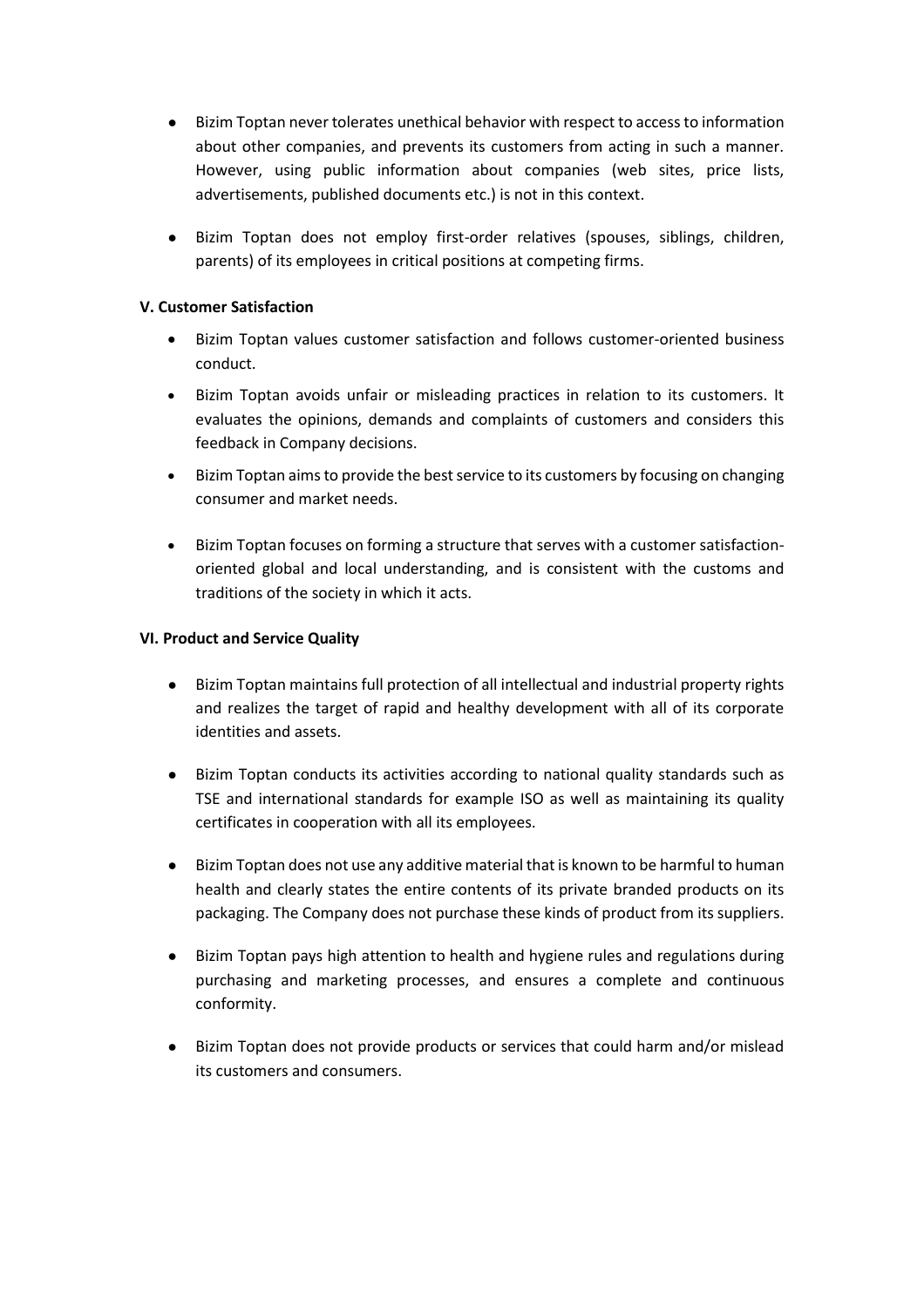### **VII. Employee Rights and Occupational Safety**

- Bizim Toptan ensures that personal rights of its employees are completely and properly provided on time.
- Bizim Toptan attaches importance to its employees' personal development in addition to its business targets and the company's competitive strength, and takes steps in this respect.
- Bizim Toptan provides its employees with an efficient and happy working environment dominated by values like honesty, unity, respect, trust and responsibility; and in which each and every employee can express himself/herself.
- Bizim Toptan takes any measures as well as equipment and procedures necessary for workers' health and security.

# **VIII. Protection of Shareholders' Benefits**

- In the purchase and sale of company shares, Bizim Toptan ensures adherence to the law and trustworthiness as regarding the benefits and opinions of its shareholders, respects moral values, does not permit speculation, obeys restrictions arising from current legislation, and acts transparently.
- Bizim Toptan attaches importance to sustainable profitability in its investments and manages its existing investments efficiently.
- Bizim Toptan designs and conducts its operations according to the law and corporate ethics in order to protect the company's reputation and value.

### **IX. Discrimination and Harassment**

- Bizim Toptan does not permit sexual, social or physical harassment of or by its employees under any circumstances.
- Bizim Toptan does not permit psychological harassment such as discrimination, exclusion or restriction, of or by its employees under any circumstances.
- Bizim Toptan is fair to all individuals and organizations and not does not discriminate on the basis of religion, language, race, gender, culture or opinion. The Company provides a working environment where differences are tolerated and accepted; and Bizim Toptan requires its employees to behave accordingly.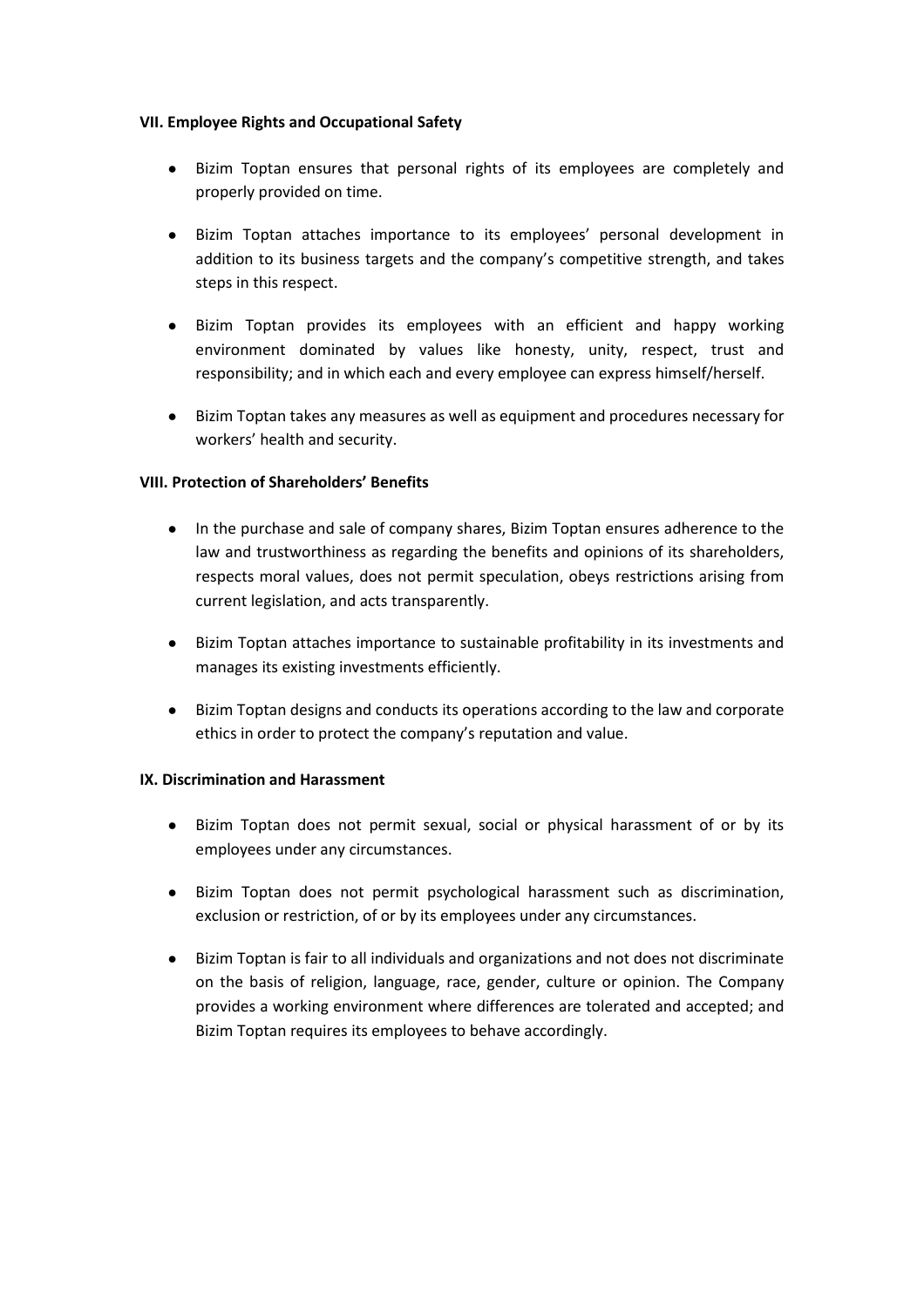### **X. Transparency of Records**

- Bizim Toptan prepares all records of its Company's financial tables properly, completely and in accordance with related principles and legal rules. Bizim Toptan complies with accounting principles, standards and regulations and conducts accounting activities and returns honestly and reliably. The Company ensures the consistency and comparability of financial statements and data presented to stakeholders; and forms the tables and information produced from them in a manner reflecting actuality and facilitating inspection. Bizim Toptan announces financial and non-financial information accurately, reliably and in a timely manner, to all stakeholders.
- Bizim Toptan employees who attend proposals, tender preparations or contract meetings are responsible for the fairness and accuracy of any information they provide to prospective suppliers.

## **XI. Information Security**

- Bizim Toptan protects patents, business secrets, copyrights and intellectual property such as trade names and trademarks, and respects its competitors' intellectual property rights.
- Bizim Toptan protects the security of confidential information (business and personal etc.) belonging to its suppliers, customers, employees and job applicants.

### **XII. Informing Government Organizations and Society**

- Bizim Toptan does not provide misleading, incorrect or flawed statements in advertisements or other sales and marketing activities.
- Bizim Toptan provides the public and its shareholders with correct, clear and timely information through its notifications.
- Bizim Toptan informs the public regarding any information or developments that could affect the value of financial instruments operating in the capital market, in accordance with the legislation and within specified time periods.
- Bizim Toptan conducts its communications with all government entities properly, clearly and on time.

## **XIII. Deference to the Law**

Bizim Toptan conducts all its activities and operations, within and outside of the country, in accordance with national and international legislation. The Company also provides proper, complete and timely information to regulatory organizations as determined by applicable laws.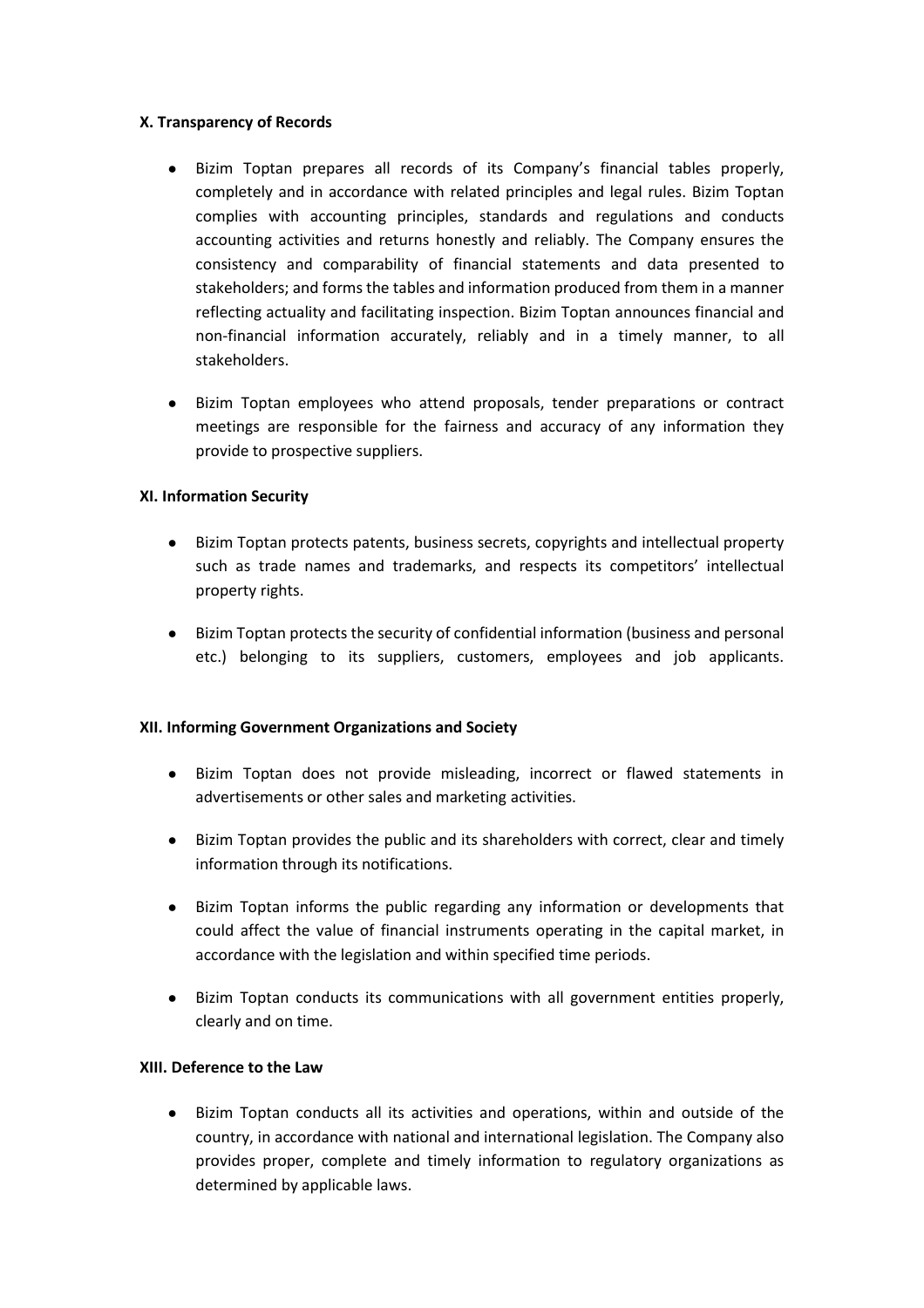- Bizim Toptan refrains from activities such tax evasion, corruption, bribery, facilitation payments, misleading the government in financial reports, etc.
- Bizim Toptan respects the legal rules and social values of each and every country where it is active, and is aware of its social responsibilities.
- Bizim Toptan acts in accordance with all related legislation (the law, statutes and regulations, etc.) when purchasing goods and services from suppliers.

# **XIV. Gift Policy**

● To avoid a conflict of interest, the appearance of a conflict of interest, or the need for our employees to examine the ethics of acceptance, Bizim Toptan and its employees do not give or accept gifts (that may affect the objectiveness of the counterparts with high value) to or from individual or organization, under any circumstances.

## **XV. Environment**

- Bizim Toptan strives to protect the environment across both its own business and that of its suppliers and work partners.
- Bizim Toptan uses natural and energy resources efficiently and strives to prevent their waste and pollution.
- Bizim Toptan monitors waste and pollution arising due to production activities and acts according to the relevant standards and legislation (such as ISO).
- Bizim Toptan seeks recycling and re-usage opportunities and benefits from them in its enterprises, to minimize waste generation.
- Bizim Toptan carries out several activities to raise environmental consciousness among its employees.

### **XVI. Responsibility for Reporting Unethical Activities**

- Bizim Toptan does not carry out activities designed to prevent detection of corruption in the activities and conduct of its companies and other people (corporate and real). The Company and its employees are not permitted to suppress or conceal any corruption.
- Anonymous phone lines are established to facilitate disclosure of activities and behaviors contrary to the Code of Ethics. There is no retaliation towards employees who report such activities.